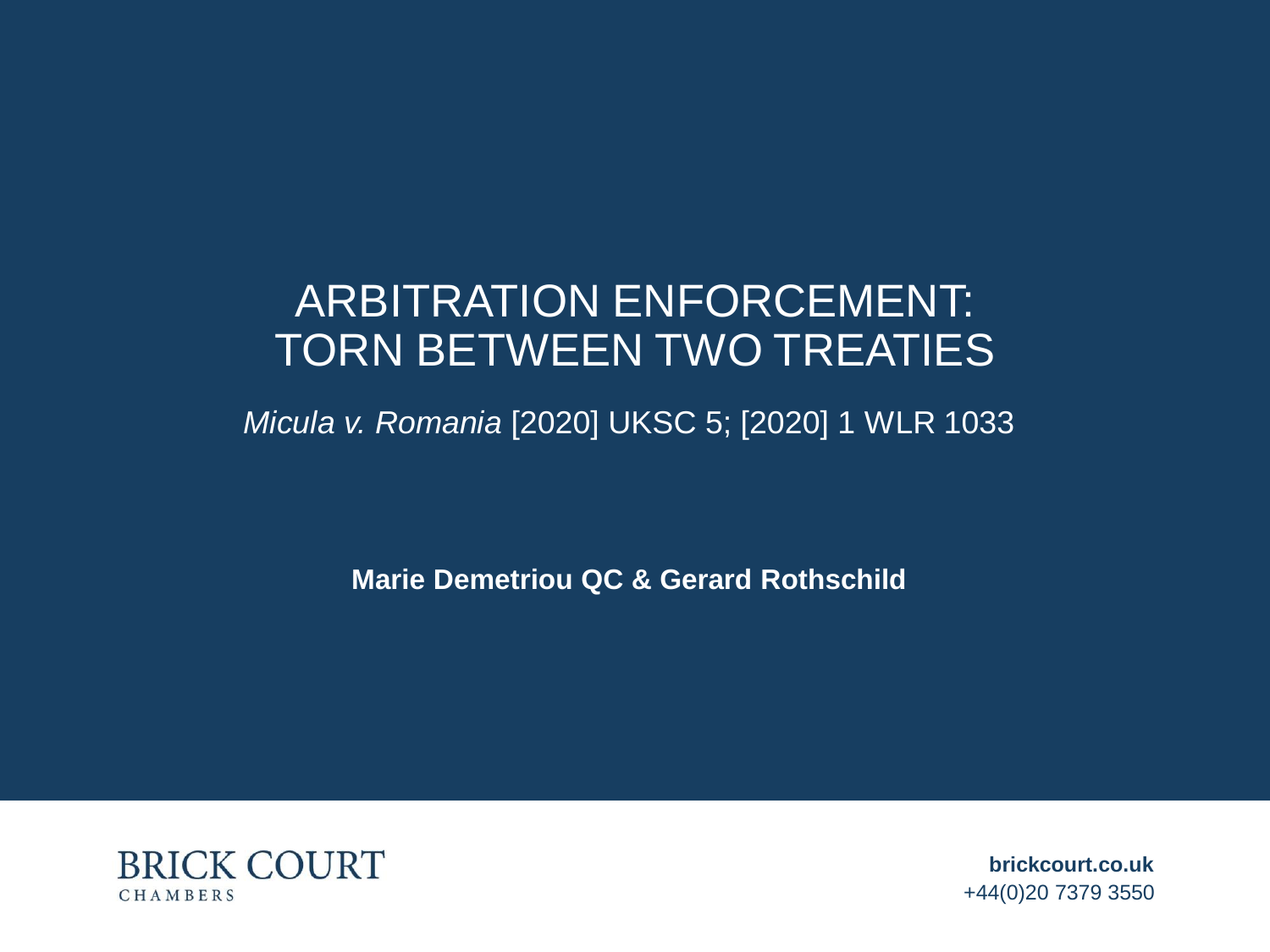## KEY CHRONOLOGY

- 1966: UK ratified ICSID Convention.
- 1975: Romania ratified ICSID Convention.
- 1993 onwards: Romania engaged in talks/agreements with EC with a view to membership. Important issues included aligning Romanian systems with EC free market principles.
- April 1999: Romania adopted an investment incentive scheme called EGO 24 to encourage investment in disfavoured regions through state subsidies.
- June 1999: Romania incorporated State aid rules into domestic law.
- 2000-2004: Formal accession negotiations between Romania and EU. State aid was a focus.
- Early 2000s: Miculas invested in a food production operation in Romania under EGO 24. Ten-year business plan.
- 2003: Sweden-Romania Bilateral Investment Treaty came into force.
- 2004: Romania announced repeal of EGO 24 schemes.
- 2007: Romania acceded to EU.

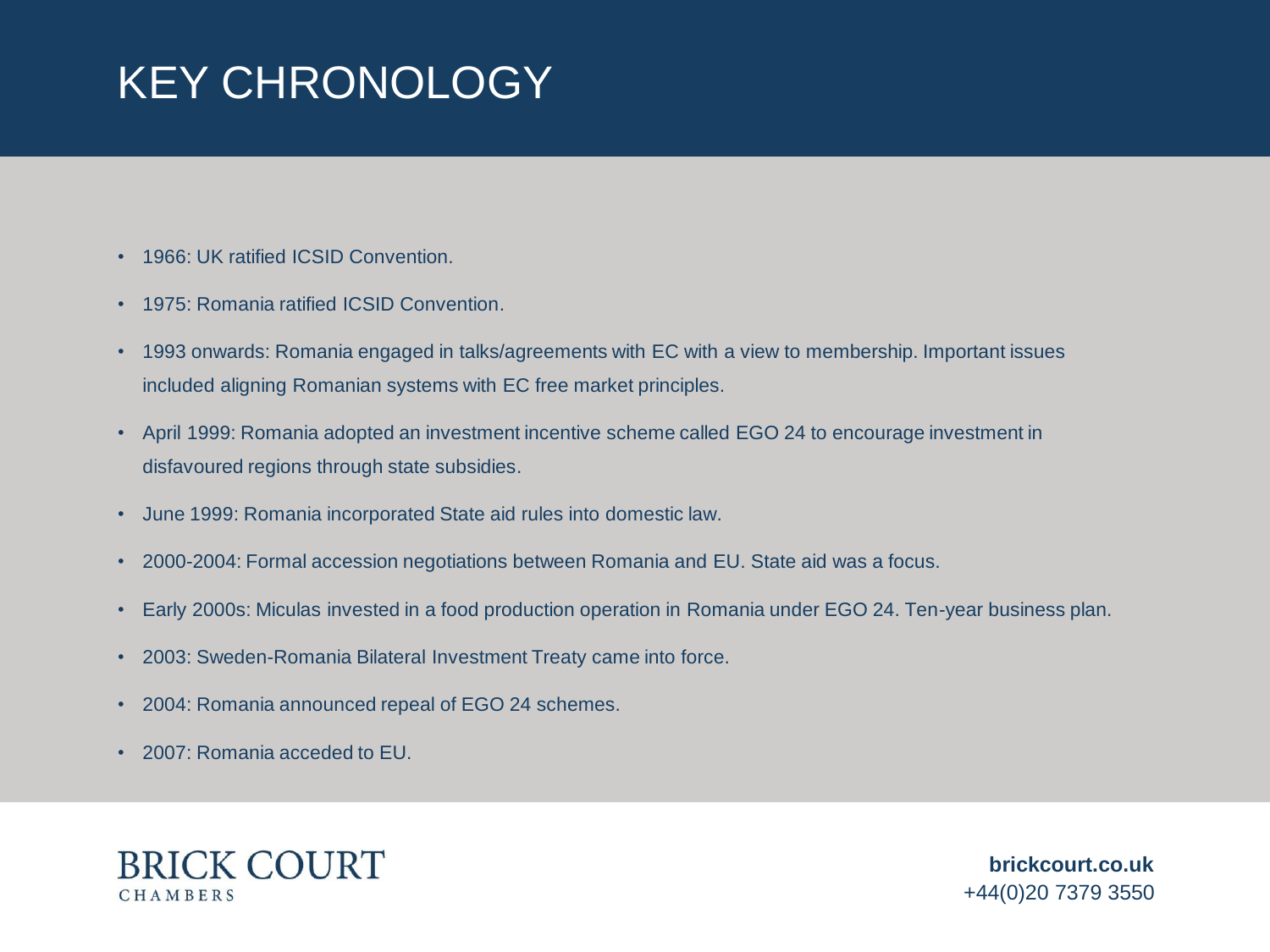## KEY POINTS IN APPEAL

- Meaning of ICSID Convention and 1966 Act: scope for refusing enforcement of awards?
- Effect of Art 351 TFEU?
	- Nature of obligations imposed by ICSID Convention
	- Was the Supreme Court precluded from determining this issue?
- The effect of the General Court judgment/ appeal to CJEU
	- Application of the principle of sincere cooperation

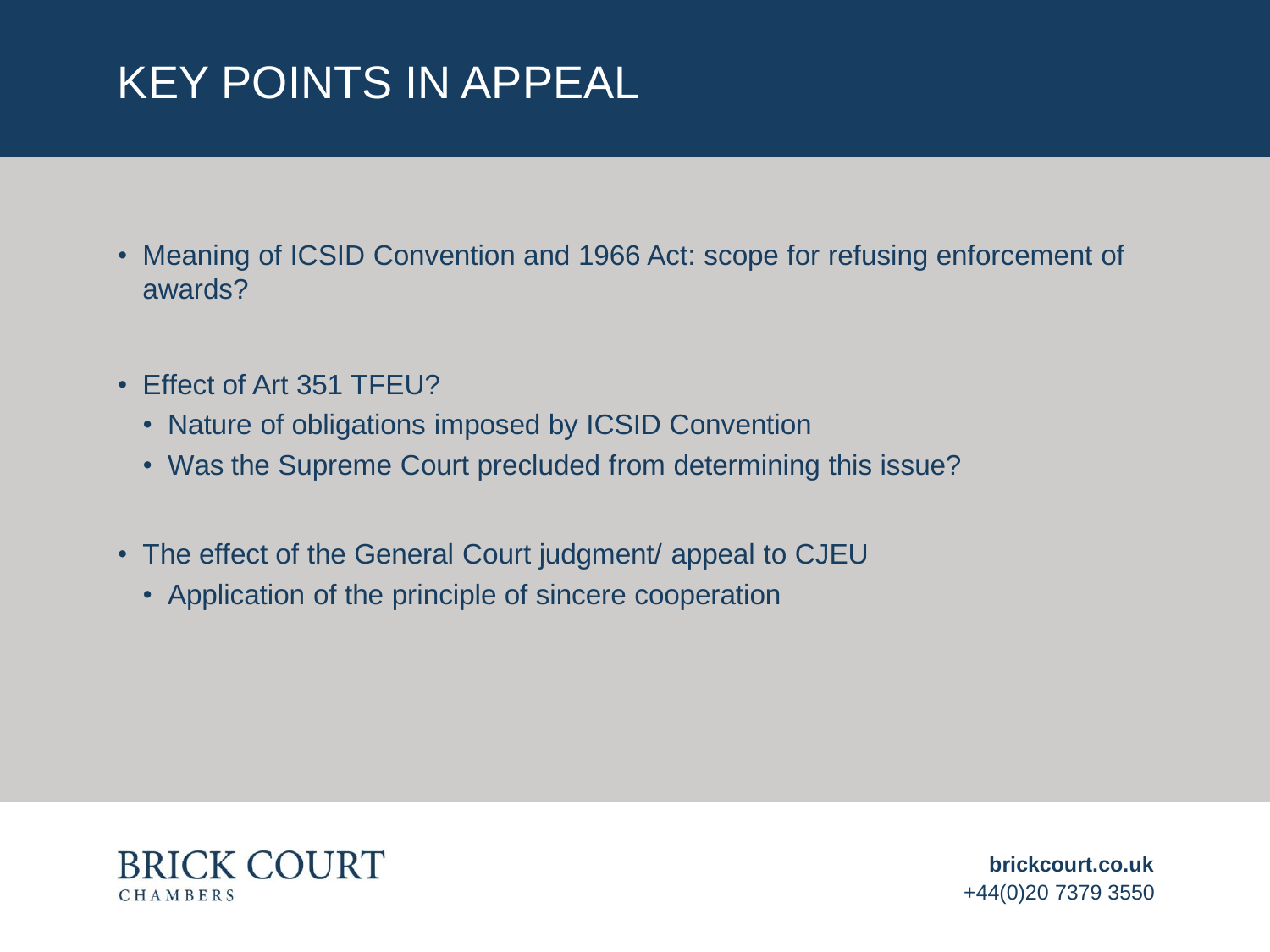### ARBITRATION (INTERNATIONAL INVESTMENT DISPUTES) ACT 1966, S. 2(1)

Subject to the provisions of this Act, an award registered under section 1 above shall, as respects the pecuniary obligations which it imposes, be of the same force and effect for the purposes of execution as if it had been a judgment of the High Court given when the award was rendered pursuant to the Convention and entered on the date of registration under this Act, and, so far as relates to such pecuniary obligations—

- (a) proceedings may be taken on the award,
- (b) the sum for which the award is registered shall carry interest,
- (c) the High Court shall have the same control over the execution of the award,

as if the award had been such a judgment of the High Court.

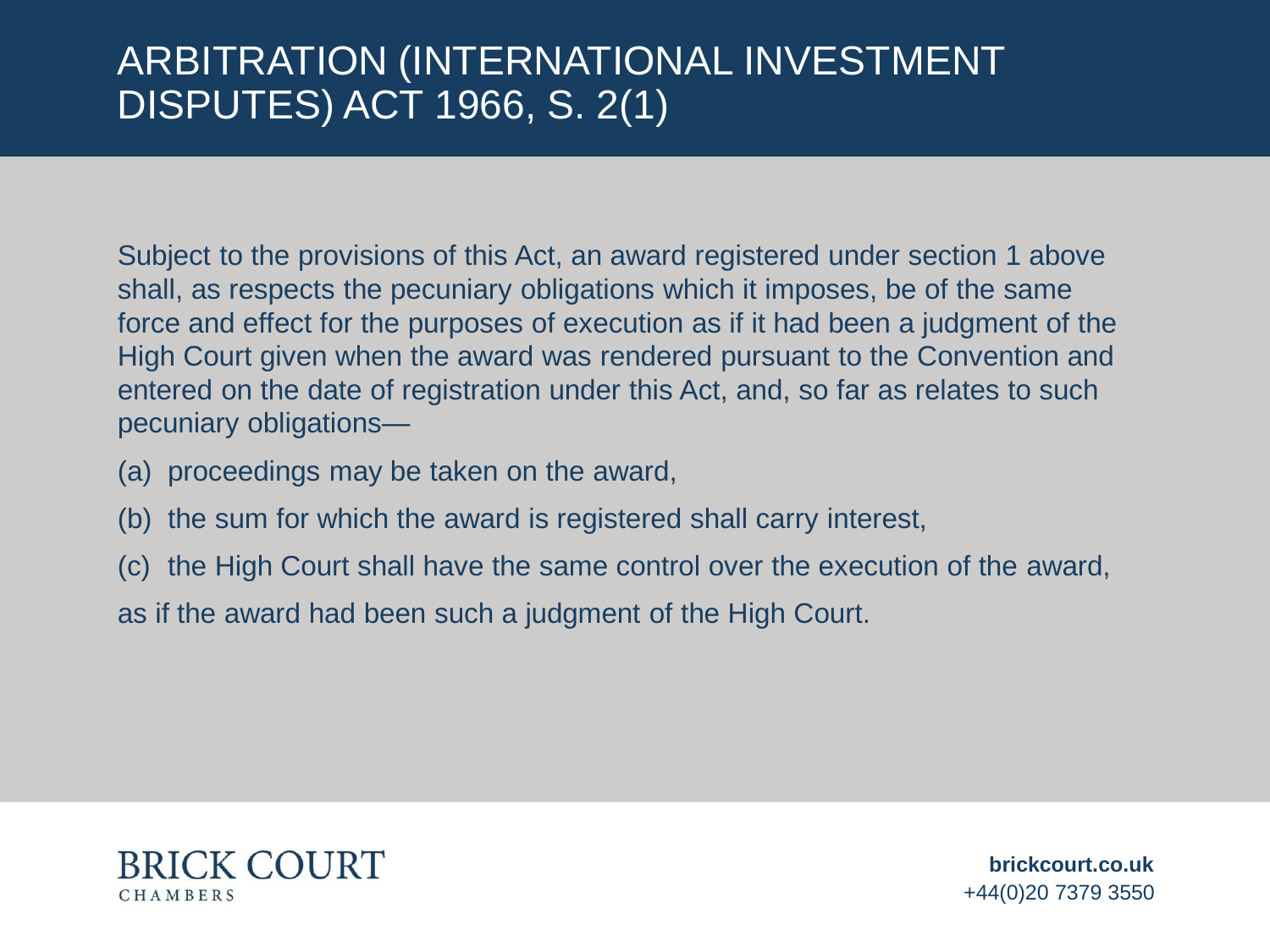## ICSID CONVENTION, ARTICLES 53 & 54

#### **Article 53**

(1) The award shall be binding on the parties and shall not be subject to any appeal or to any other remedy except those provided for in this Convention. Each party shall abide by and comply with the terms of the award except to the extent that enforcement shall have been stayed pursuant to the relevant provisions of this Convention.

(2) For the purposes of this Section, "award" shall include any decision interpreting, revising or annulling such award pursuant to Articles 50, 51 or 52.

#### **Article 54**

(1) Each Contracting State shall recognize an award rendered pursuant to this Convention as binding and enforce the pecuniary obligations imposed by that award within its territories as if it were a final judgment of a court in that State. A Contracting State with a federal constitution may enforce such an award in or through its federal courts and may provide that such courts shall treat the award as if it were a final judgment of the courts of a constituent state.

(2) A party seeking recognition or enforcement in the territories of a Contracting State shall furnish to a competent court or other authority which such State shall have designated for this purpose a copy of the award certified by the Secretary-General. Each Contracting State shall notify the Secretary-General of the designation of the competent court or other authority for this purpose and of any subsequent change in such designation.

(3) Execution of the award shall be governed by the laws concerning the execution of judgments in force in the State in whose territories such execution is sought.

#### **BRICK COURT** CHAMBERS

**brickcourt.co.uk**  +44(0)20 7379 3550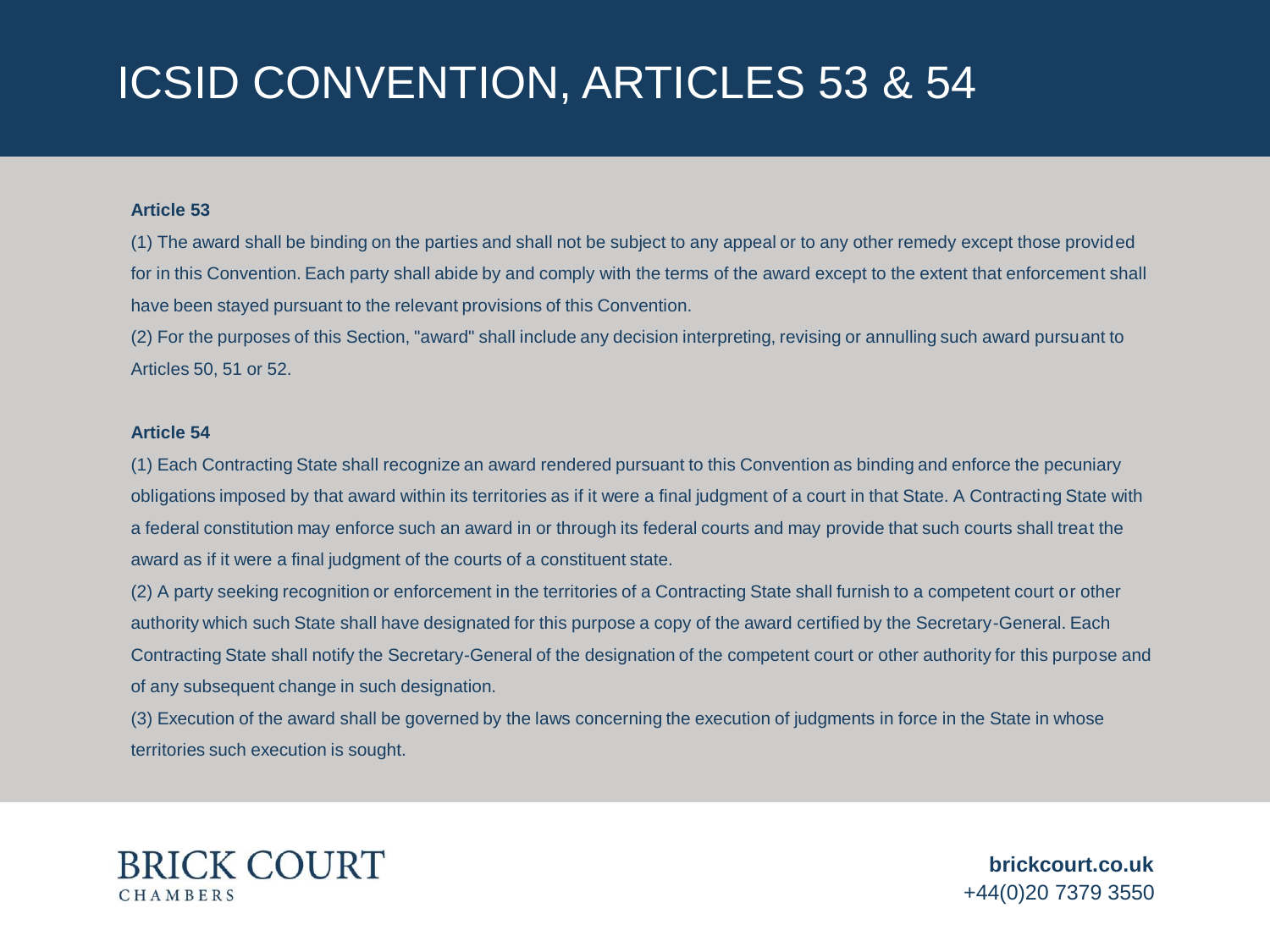### ARTICLE 351 TFEU

The rights and obligations arising from agreements concluded before 1 January 1958 or, for acceding States, before the date of their accession, between one or more Member States on the one hand, and one or more third countries on the other, shall not be affected by the provisions of the Treaties.

To the extent that such agreements are not compatible with the Treaties, the Member State or States concerned shall take all appropriate steps to eliminate the incompatibilities established. Member States shall, where necessary, assist each other to this end and shall, where appropriate, adopt a common attitude.

In applying the agreements referred to in the first paragraph, Member States shall take into account the fact that the advantages accorded under the Treaties by each Member State form an integral part of the establishment of the Union and are thereby inseparably linked with the creation of common institutions, the conferring of powers upon them and the granting of the same advantages by all the other Member States.



**brickcourt.co.uk**  +44(0)20 7379 3550